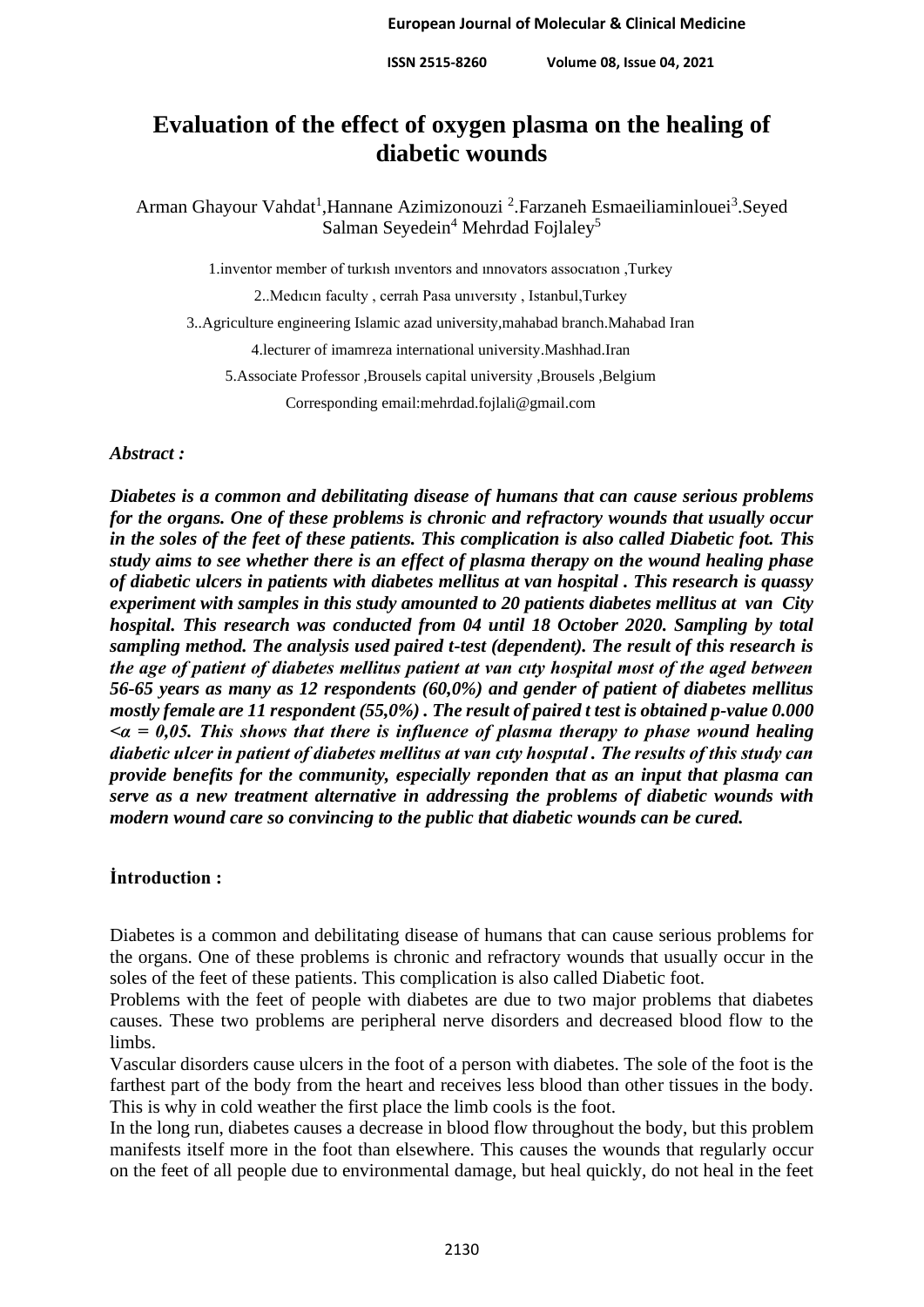of these people because wound healing requires nutrients and oxygen that reach the tissues through the blood.

The germs also find a favorable environment and start working on the wound and cause infection. Due to the reduced blood flow in the foot, white blood cells are less likely to go to the wound and the tissue's immune defenses are reduced. Diabetes itself also lowers the body's immune defenses in general. This spreads the infection to the wound and delays its healing.

Another problem for diabetics is the dysfunction of the peripheral nerves, which reduces the sense of touch in their feet. This loss of sensation causes dryness and cracks in the skin that provide the basis for scarring. On the other hand, the patient notices less environmental damage due to reduced sensation. For example, the foot is placed near a hot object and burns without being noticed, or it goes on the winning object and gets injured. When the skin is damaged, the patient does not notice it for a long time due to the disturbance in the sense of pain, and this causes the infection to develop in the wound.

Nerve disorders in the feet of diabetics can cause paralysis of the soleus muscles in the long run, and this paralysis causes various deformities in the foot. Deformity of the foot, in turn, causes more pressure when walking on certain parts of the sole of the foot, and these pressures provide the basis for pressure ulcers. Visual disturbances, which is a complication of diabetes, can also contribute to this complication. Slowly Low vision causes the patient to not be able to see the front of his foot well and puts the foot in inappropriate positions, which increases the likelihood of injury to the foot. Find resistant to treatment. Diabetic foot ulcers occur in about 5-7% of people with diabetes. These sores eventually cause amputation in 5% of people with diabetes.

Infection of the soles of the feet in these patients is initially limited to the skin, but after a while it spreads to the deep tissues and bones of the soles of the feet, causing a bone infection or osteomyelitis. More than one microbe is active in these patients' foot infections, but the most common is Staphylococcus aureus.

Diabetes and the ability of negative oxygen ions as a powerful and unique element in reviving the circulatory system and strengthening the body's defense system has been able to somehow eliminate the deficiencies of lack of proper insulin in the blood for diabetes and finally a number of problems and Control the deficiencies of diabetes and treat it in some cases. As in the medical community, it is referred to as infant oxygen and is aware of its capabilities in the body and plays an important role in the nature of the body's self-healing. Generally, the human body at an early age produces this organic element in self-production, which increases the nature of the body's self-healing in fighting diseases and eliminating them in youth, and over time, with age, its production decreases and eventually stops. As a person gets sick earlier in life and recovers later. In addition to diabetics, active oxygen boosts the immune system of the elderly.

# **Relieving clogged arteries and improving circulatory disorders in diabetes:**

These very common disorders have a common cause and they are known problems of lack of proper and complete blood supply to the arteries and coordination. The most prominent disease in this regard is diabetes. Diabetes is a complex disease that presents with vascular disorders in many parts of the body, such as the retina, kidneys, nerves, and disorders related to carbohydrate metabolism. Cases of circulatory problems in diabetes. Tissues such as the skin that contain blood vessels are compromised and are more susceptible to possible injuries and infections.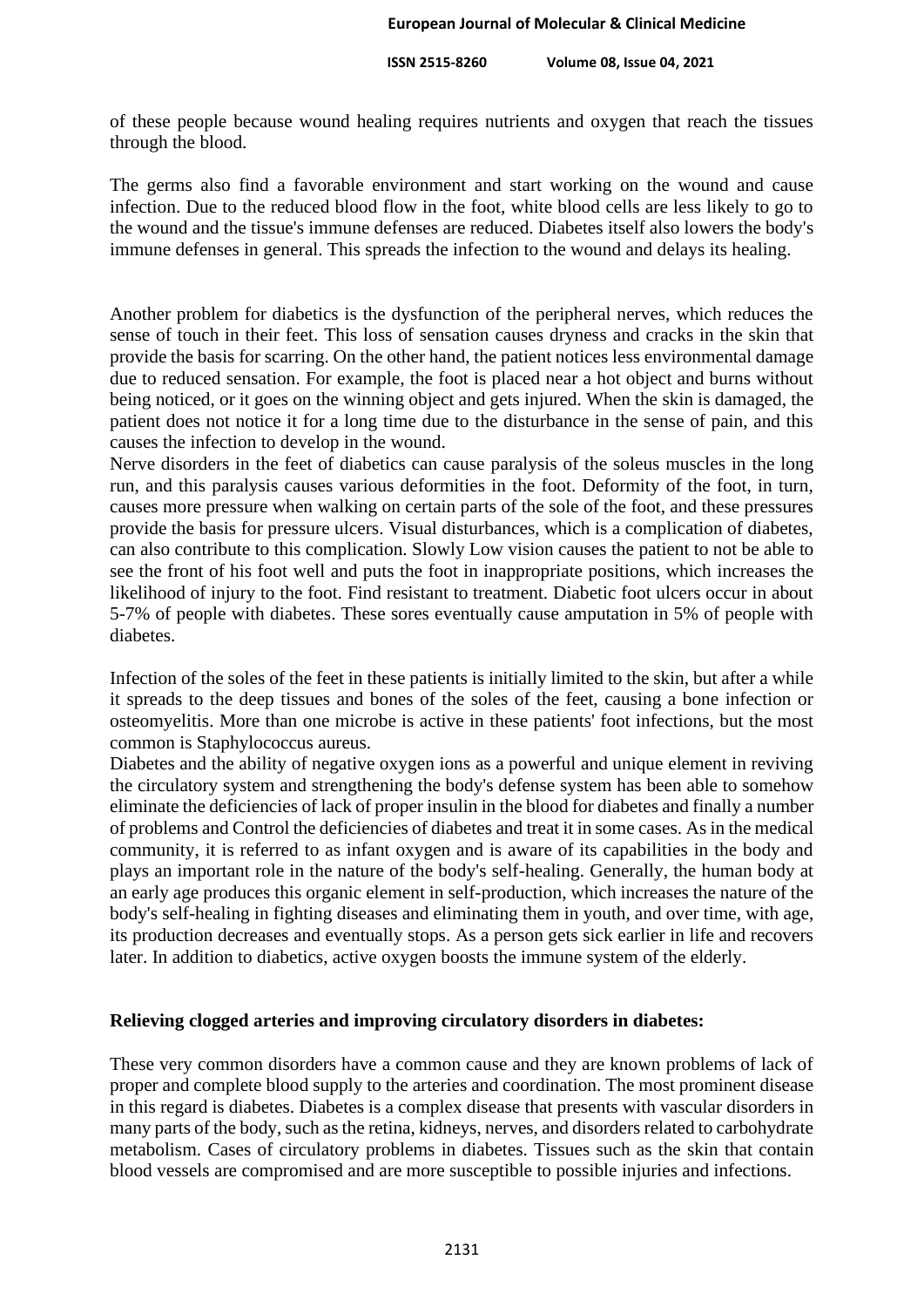#### **Wound healing and disinfection**

Diabetics are always worried about wounds in their body, and due to the many consequences that occur in the absence of insulin, it makes the conditions for wound healing difficult and causes distress for this group of loved ones. The main mechanism of treatment of diabetic wounds is repair and damage to the arteries and nerves, and in the meantime, active oxygen has the ability to initiate angiogenesis, repair and development of arteries. Oxygen is a divalent molecule that is stable in itself, and if we apply the necessary energy to the o2 molecule, it causes the oxygen molecule to break down and turn it into oxygen oxygen or active oxygen, in other words, baby oxygen. Due to the fact that reactive oxygen alone does not have an identity and definition in nature, it quickly reacts with the surrounding microorganisms and oxidizes and destroys them, and finally, in addition to disinfection, reactivates reactive oxygen or oxygen atoms. And is converted to oxygen. According to the above rule, oxygen increases the desired range and causes unimaginable tissue repair. course, it should be noted that active oxygen is unstable and turns into oxygen after 20 minutes, and therefore it is not portable and should be used during production.

The presence of oxygen atoms in the blood causes a tremendous 54% increase in the ATP molecule. When the undeniable role of this molecule in signaling between cells in the retina is investigated. Unsurprisingly, these molecules play an important role in the proper functioning of the five senses. For example, the receptors for the ATP molecule found in retinal cells. They receive light in the eye. It strengthens and improves vision, and in the form of a perfect rotation of the retinal nerves, these molecules and valuable substances called acetylcholine are used to send their information to the brain processing centers in an extraordinary way. Increased oxygenation to tissues: Of course, humans under normal circumstances due to the key molecule, DPG23 is the stimulus for red blood cells to oxygenate the tissues. And because the key molecule, DPG23 is sufficient in the circulatory system of diabetics There is no oxygen supply to the tissues and it has the usual consequences of this complication. Improve tissue oxygenation by complete red cells.

Diabetic ulcers can become diabetic foot gangrene. Diabetic feet require long healing time and conprehensive multidisciplinary handling, ranging, and revascularization surgery, but to date none have satisfactory. This encourages the search for methods that stimulate the acceleration of wound healing, one with the method of plasma and ozone theraphy. The use of ozone as a complementary/alternative theraphy is now popular in several countries and has been used since 1992 as a molecule that has enourmous energy. Ozone can meninaktifikasi bacteria, viruses, fungi and some tipes of protozoa, this can happen because of the ion, ion radical ozone degradation results in water in the form of hidrogen peroxide (HO2) and hydroxyl (HO) [2]. The infection of ozone in healding diabetic wounds is antimicrobial, it is generally belived that bacteria are destroyed by the protoplasm oxidation process. The oxidation of protoplasm will damaged the capsid or outer skin of the microorganism, which comprises an unsaturated bond of phostolipid or lipoprotein, then penetrates into the cell membrane acts with cytoplasmic substances and converting a closed DNA plasmid cycles into an open DNA crystal, which can reduce the efficiency of bacterial politation, directly effect cytoplasmatic integrity and impair some degree of metabolic complexity.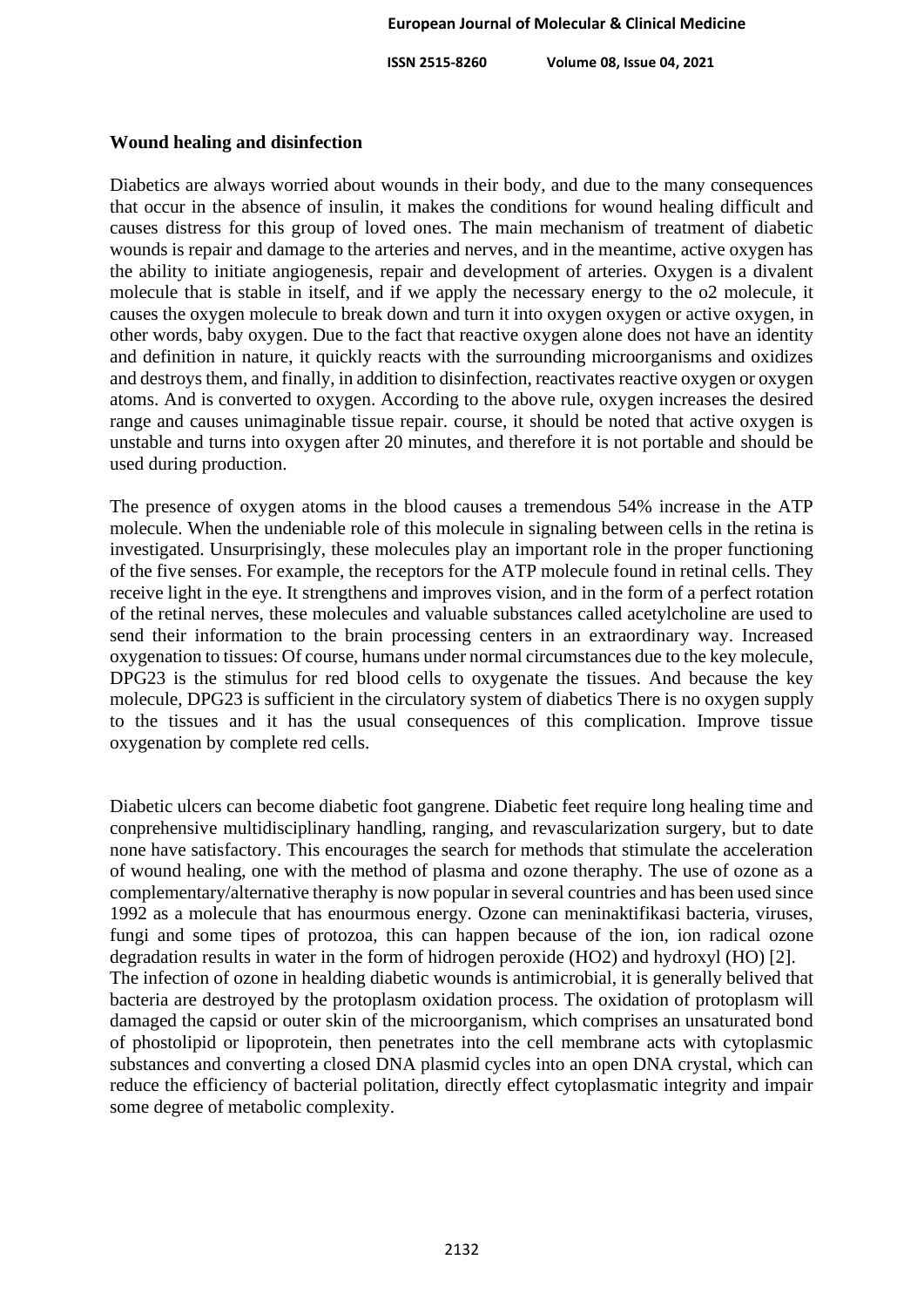Based on research conducted by Anichini et.al.; on the effects of local ozone therapy on diabetic foot ulcers treated on 34 clients, reported 53% clientsoutcomes were cured in 20 weeks, 34% clients experienced a reduction in surface area of more then 50% [3].

Another study was conducted by Megawati et.al., on the effectiveness of modern modification dressing and ozone therapy wound healing in patients with pressure ulcer in wocare clinic bogor conducted on 16 clients, devided into two groups . It's treatment groups and groups control [4]. The result of the study in the use of modern modification of dressing and ozone therapy more effectively to wound healing compared to use modern dressing alone in patients with pressure ulcers. Bassed on a preliminary survey that researchers conducted with two nurses at the Alhuda Wound Care Clinic in Lhokseumawe. The nurse said every patients who is treated is advised to take ozone therapy and treat wound at least 5-8 times.

Some patients who do therapy, when they feel the condition of the wound is better, the patient doesn't come or break the therapy and sometimes they come back when the wound conditions worsen. After that, the patient rountinely to follow oxyen ozone therapy, until the the wound healed.

Early interviews that researchs did with three patients said they choose ozone therapy because it was suggested by family members and health workers and the patient said wound

healing was faster with ozone therapy. The nember of visits of patients who come to therapy is amounted to 8 to 10 peolpe/day.

Based on this background, research is conducted to determine the effect of ozone therapy on diabetic wound healing face in patients with diabetes mellitus at AL Huda Wound Care Clinic of Lhokseumawe city in 2016.

# **Material and method**

## **Machine designe :**

Oxygen is a stable, divalent molecule and is self-sustaining. But if we inject that energy, it breaks it down and during a natural process at the time of energy release, it turns into a trivalent molecule of ozone (O3) (for a better understanding of the subject, for example if we inject energy into three O2 molecules) The molecule is converted to O3), which is rapidly broken down by the toxic gas molecule ozone (O3) into an oxygen or reactive oxygen atom (O1) and an oxygen molecule (O2). The oxygen plasma produced in this process, because it is very active, reacts with pollutants and microorganisms in the environment and oxidizes it after bonding[10].

In this research, plasma capacitors are used in series to generate electromagnetic flux. The high voltage power supply with a voltage of 600 volts is fed to the probe of the thorns by capacitive inductor circuits and produces electromagnetic arcs ( fiure1). Ambient air is blown into the capacitor channel by an air pump, and after leaving this flux, the oxygen in the air is converted to reactive oxygen. The magnetic field created by these circuits produces a negatively charged plasma or oxygen environment that is active oxygen to lose its negative charge and combine with other elements to oxidize them, since all microbes Harmful elements and elements for human respiration and health are all microorganisms, oxidized by this gas and destroyed.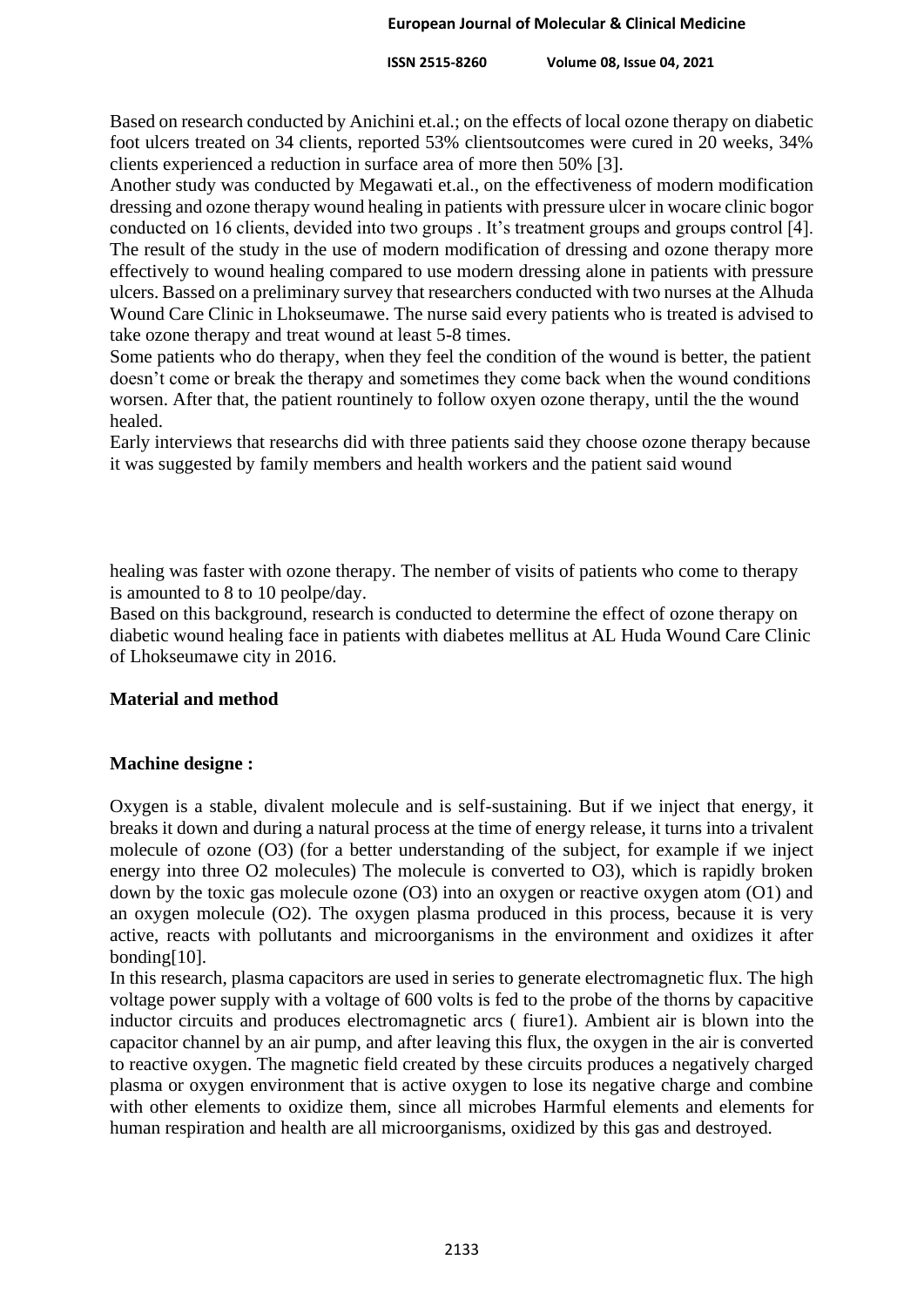#### **European Journal of Molecular & Clinical Medicine**

 **ISSN 2515-8260 Volume 08, Issue 04, 2021**



Figure 1.designed device

The research design machine used. The study was conducted at van city hospital in turkey The population in this study were all patients with diabetes mellitus with diabetic wounds from january to august 2020 as many as 101 people. According to Dempsey for studying was done univariate

## **Results**

The result of research of respondents characteristic is found that most of respondent age between 56-65 years old is 12 respondents (60,0%) and female is 11 respondents (55,0%), it can see on the first table.

| No. | <b>Characteristics</b> |    | $\frac{0}{0}$ |
|-----|------------------------|----|---------------|
| 1.  | Age                    |    |               |
|     | 46-55 years            | 8  | 40,0          |
|     | 56-65 years            | 12 | 60,0          |
|     | Genders                |    |               |
|     | Man                    |    | 45,0          |
|     | Women                  | 11 | 55,0          |
|     | Total                  | 20 | 100           |

Table 1. Distribution of Frequency Characteristics of Respondents.

Pre and post plasma therapy can known that phase wound healling diabetics before (pre-test) given plasma theraphy mostly in the inflammatory phase as much as 13 respondents (65,0%) and after given partial plasma therapy big on phase as much poliferation 8 respondents (40,0%) can be seen on table 2.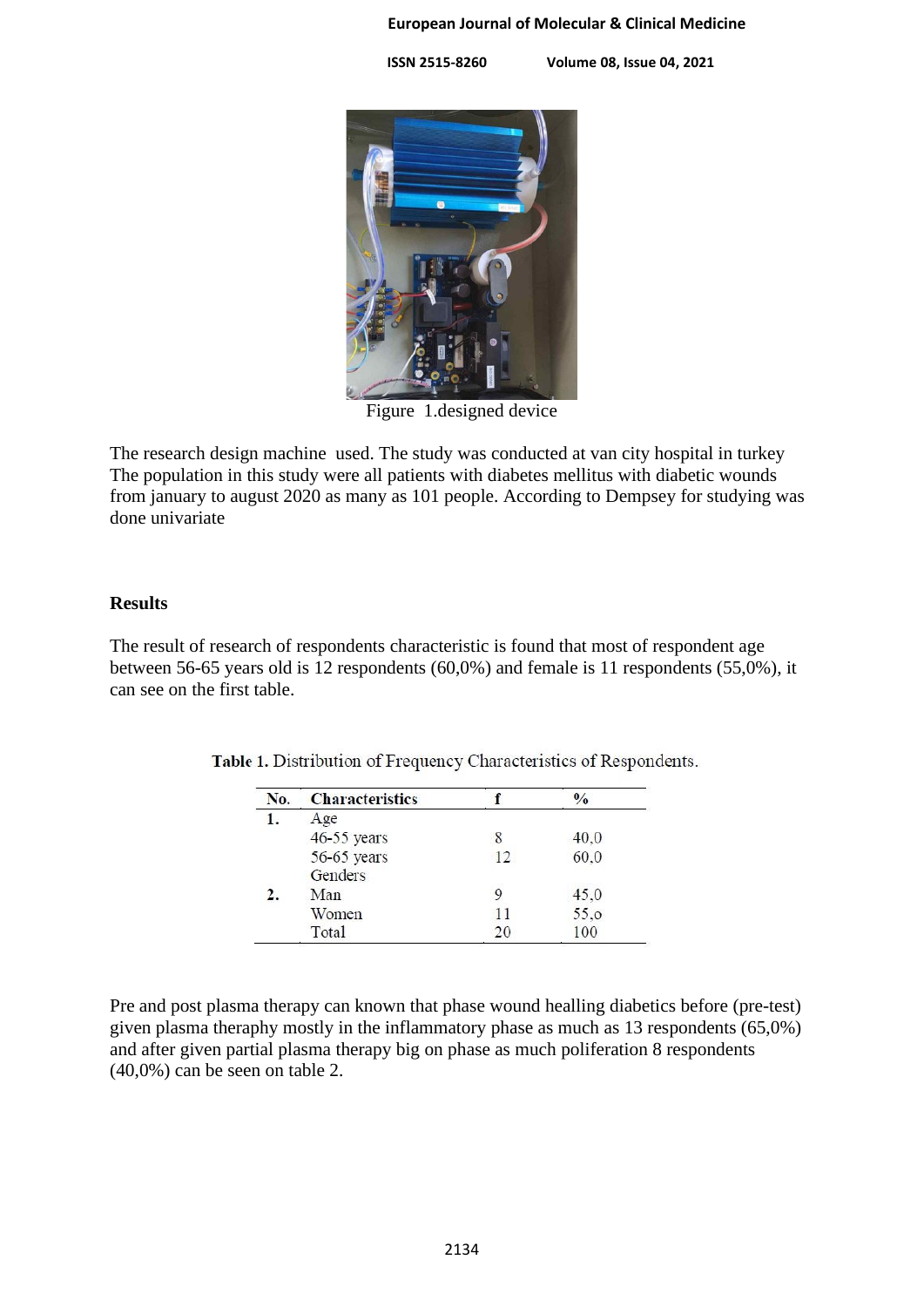|  |  | Table 2. pre post plasma terapy $(n=20)$ |  |
|--|--|------------------------------------------|--|
|--|--|------------------------------------------|--|

| N <sub>0</sub> | Fase         | Pre- | test          | Post- | <b>Test</b>   |
|----------------|--------------|------|---------------|-------|---------------|
|                |              |      | $\frac{0}{0}$ |       | $\frac{0}{0}$ |
|                | Inflammation | 13   | 65.0          |       | 35,0          |
| 2.             | Poliferation | 15   | 25.0          |       | 40.0          |
| 3              | Remodelling  |      | 100           |       | 25,0          |
|                | Totality     | 20   | 100           | 20    | 100           |

Simple with a regorous experiment, can use a minimun sample size of 10 to 20 subject. Samples in this study were 20 patients with diabetes mellitus with diabetic wounds.

The influence of plasma therapy taking the healing phase of diabetik wounds in patients with diabetes mellitus.

The result of statistical test shows that the value of p value  $0,000$  (p<0,05) so that it can concluded that there is a difference between diabetic injury before plasma therapy is given with diabetic wound after given plasma therapy with t value =  $12$ ,  $073 > t$  table = 1,724 with q= 0,05 then ho rejected, thus ha accepted.

It can be concluded that there is an effect of plasma therapy on the phase of diabetic wound healing in patient with diabetes mellitus at Al Huda Woundcare clinic in Lhokseumawe city 2017 ( Ha accept).

| No | Variable                                            | Mea<br>n | <b>Standart</b><br><b>Deviation</b> | <b>Standart</b><br><b>Error</b> | value |       |
|----|-----------------------------------------------------|----------|-------------------------------------|---------------------------------|-------|-------|
|    | The wound Diabetic before<br>azone therapy is given | 48.65    | 8.00                                | 1.811                           |       |       |
|    | The Wound diabetic after<br>ozone therpy            | 37.05    | 9.960                               | 2.227                           | 0.000 | 12.07 |

Table 3. Pre Post plasmaTherapy  $(n=20)$ 

## **DISCUSSIONS**

The effect of plasma therapy on healing phaseof diabetic healing on diabetes mellittus patient. The result showed that there was an effect of plasma therapy on diabetic wound healing phase in diabetes mellitus patient VAN city hospital before and after plasma therapy, with data analysis (Pairred T Test), obtained P-Value 0,000 shows a value less than  $\alpha = 0.005$ .

Diabetic feet requiry long healing time and comprehensive multidiciplinary handling, ranging from blood glucose control, daily local wound care, antibiotic therapy, and revascularization surgery, but to date none have been satisfactory.

This encourages the search for methods that stimulate the accaleration of wound healing, one with the methode of plasma therapy.plasma therapy in addition to being used as an atiseptic, oxygen plasma is also said to have antiviral, anty fungal, and antiprotozoa effects. plasma is able to oxidize various type of bacteria, spores,fungi, yeasts, and other organic matter. The plasma effect on bacteria is to integration of bacteria cell capsules by oxidation of phospolipids and lipoproteins, then penetrate into cell membranes, react with cytoplassmic substances and convert circulates of closed DNA, plasmic into opened DA circulate which can reduce the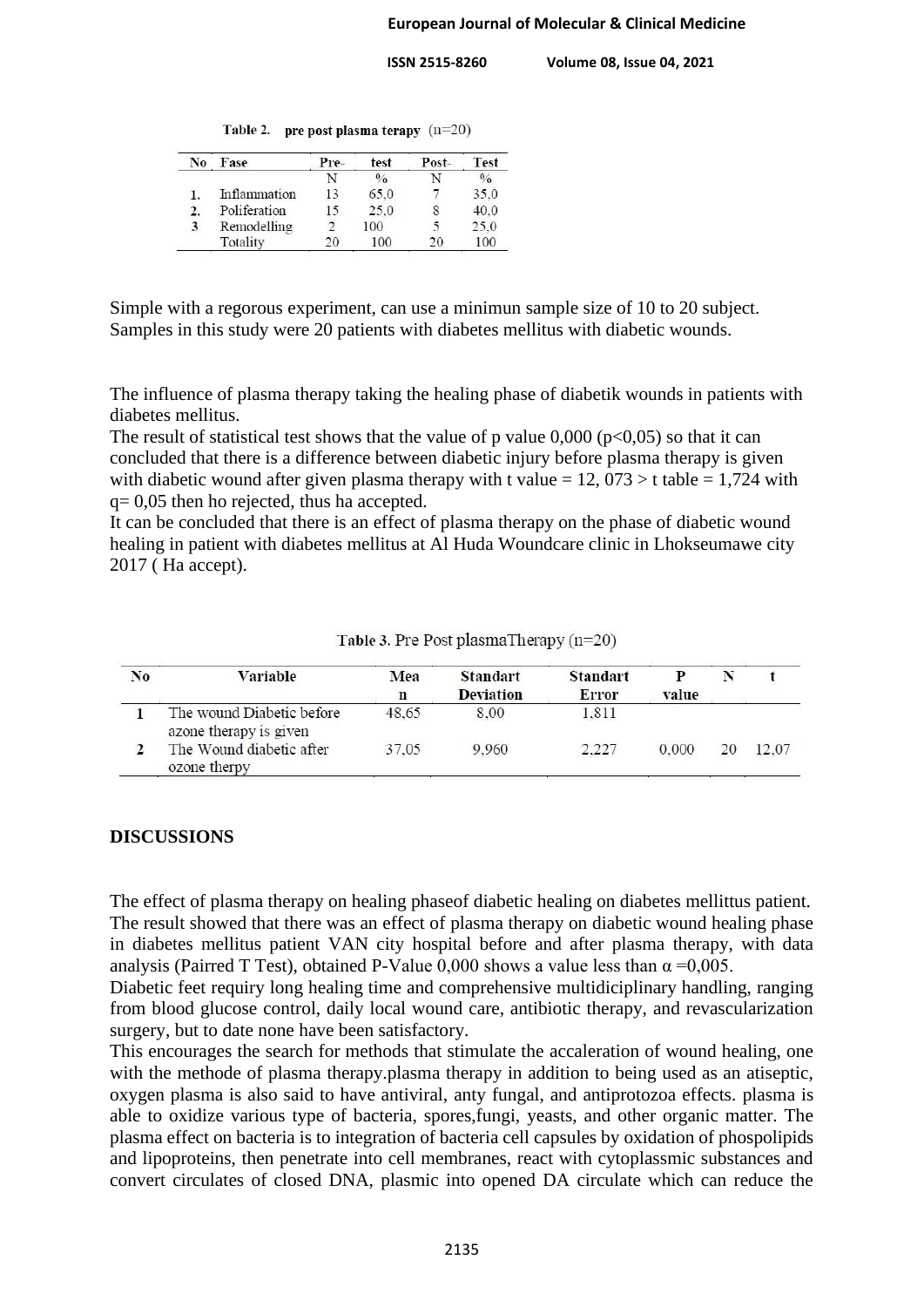effecincy of bacterial prolifaration, directly effect cytoplasmic integrity and distupts some degree of netabolic complexity. In addition, plasma can also improve the distribution of oxygen and the release of growth factors are usefull in accelerating wound healing [6].

Based on research result, it is known that 55% patient are diabetic wounded female. This is accordance with research by Ferawati which show s hormoral changes in women entering of menopouse [7]. According to researchers, gender is one of the risk factors for the occurence of wound diabetic especiallly for the women.

The results of this study indicate that patients with diabetic injuries are most prevalent in the age group of 56 to 65 years as many as 60% .

According Lipsky, on of the risk factors are diabetic ulcers is age, where age is a factors taht cannot be changed [8]. The older the age, the physicological function of the body decreased. According to researhers, age is closely related to the increase in blood sugar levels, so the more age increases the higher the prevalence of diabetes.

Research conducted by Megawati et.al. [4] on the effectiveness of modern modification dressing and plasma therapy on wound healing in patients with pressure ulcers in Wocare Clinic Bogor conducted on 16 clients, devided into two group namely the treatment group and the control group. The result of this study is the use of modern modification dressing and plasma therapy more effective againts wound healing compared with the use of modern dressing alone in patient with pressure ulcers.

Another research conducted by Restuningtyas [9], there is the effect of combination of modern wound care with ozone bagging on diabetic ulcer healing process in client diabetes mellitus at Nurmalam Jember Hospital with P value 0.000 < 0,05.

Based on the result of the study, it can be concluded that the effect of plasma therapy on diabetic wound healing process in patients with diabetes mellitus in accelerating wound healing not only required primary therapy but also required additional therapy or referred to as complementary therapy, one of which is oxygen plasma therapy.

## **Conclusions**

Based on the result of tthis research, the result of this research can be concluded the phase of diabetic wound healing before (pre-test) was given as many as 13 respondents (65,0%) plasma therapy on inflamatory phase. Phase of diabetic wound healing after (post-test) was given plasma therapy as many as 12 respondents (60,0 %) in the remodeling phase. There is an effect of plasma therapy on the healing phase of diabetic ulcer wounds in patients with diabetes mellitus van city 2020 with data analysis (Paired T Test) obtained value

# **References**

[1] WHO, "Diabetes; fact sheet, department of sustainable development and healthy environments, regional office for sputh-east asia," 2016. [Online]. Available: https://www.who.int/. [Accessed: 01- Oct-2017].

[2] N. A. Zafhira, "Pengaruh waktu inkubasi dan dosis ozon pada disinfeksi hama bakteri xanthomona oryzae pv oryzae dengan kombinasi proses ozonisasi dan adsorpsi dengan zeolit alam," Universitas Indonesia, 2012.